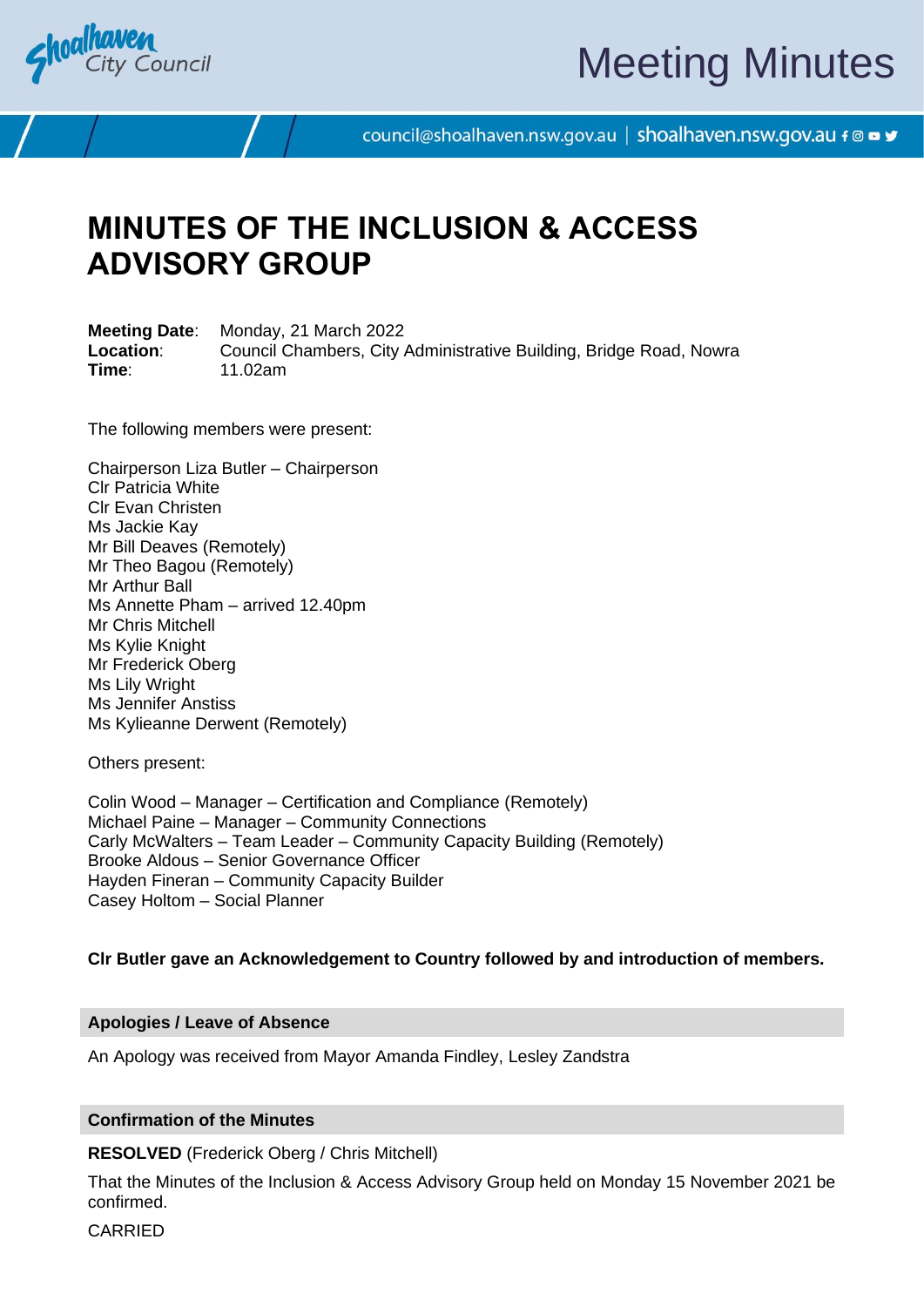

**D22/83460**

### **Declarations of Interest**

Nil

### **PRESENTATIONS**

#### **IA22.1 City Lifestyles Presentation - Overview of the Inclusion & Access Advisory Group HPERM Ref: D22/83453**

City Lifestyles staff provided a presentation in relation to:

- Overview of the Committee/Board
- Terms of Reference
- Strategic Plan
- Relevant Policies and Procedures
- Overview of the Committee/Board

### **IA22.2 Presentation - Governance - Brief Induction HPERM Ref: HPERM Ref:**

Brooke Aldous – Senior Governance Officer provided a Presentation and brief induction in relation to:

- Code of Conduct
- Code of Meeting Practice
- Delegations
- Declaration of Interests
- External Member Reports

### **REPORTS**

| <b>IA22.3</b> | <b>Notification of Council Resolution - Inclusion and</b> | <b>HPERM Ref:</b> |
|---------------|-----------------------------------------------------------|-------------------|
|               | <b>Access Advisory Group Re-establishment</b>             | D22/72938         |

Clr Butler addressed the meeting and asked the members present if they are comfortable and agree to continue the meetings at 11.00am and as per the Council Resolution if they agree to accept her as the Chairperson.

### **Recommendation (Item to be determined under delegated authority)**

That the Group receive the Notification of Council Resolution – Inclusion and Access Advisory Group Re-establishment report for information.

### **RESOLVED** (By consent)

That Inclusion & Access Advisory Group:

- 1. Receive the Notification of Council Resolution Inclusion and Access Advisory Group Reestablishment report for information.
- 2. Agree to continue to hold the meetings from 11.00am
- 3. Accept Clr Butler as the Chairperson as resolved by Council.

**CARRIED**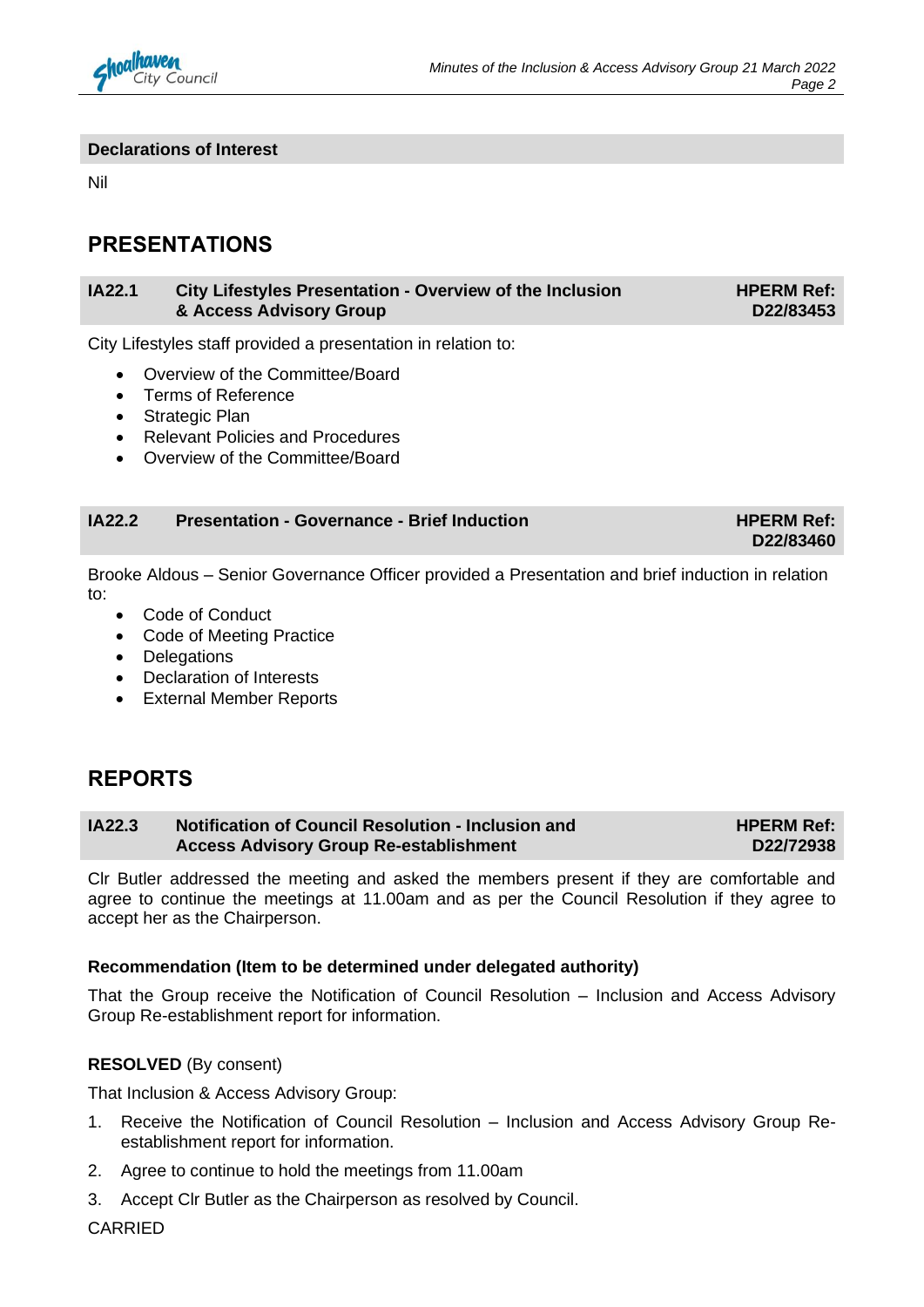

### **IA22.4 Current Membership & A Best Practice Approach HPERM Ref:**

## **D22/48721**

### **Recommendation**

That the Inclusion & Access Advisory Committee.

- 1. Accept the minor amendment to the Terms of Reference to:
	- a. Introduce a membership cap of 25 voting memberships, and
	- b. Introduce a member attendance quorum.
- 2. Support a membership audit to provide summary of attendance quorum for 2021.
- 3. Support an Expression of Interest to fill identified vacant positions through the audit in line with the updated Terms of Reference.
- 4. Nominate a member of the Committee to sit on the assessment panel for the proposed new membership appointment recommendations:
	- *Name of IAAG Member nominated to be inserted at the meeting*
- 5. Support a Terms of Reference workshop which will be scheduled after the membership recruitment period is completed to facilitate a full review of the Terms of Reference.

### **RECOMMENDATION** (By consent)

That Council adopt the recommendation of the Inclusion & Access Advisory Group to:

- 1. Accept the minor amendment to the Terms of Reference to:
	- a. Introduce a membership cap of 25 voting memberships, and
	- b. Introduce a member attendance quorum.
- 2. Support a membership audit to provide summary of attendance quorum for 2021.
- 3. Support an Expression of Interest to fill identified vacant positions through the audit in line with the updated Terms of Reference.
- 4. Nominate the following members of the Committee to sit on the assessment panel for the proposed new membership appointment recommendations:
	- a. Kylie Knight
	- b. Kylieanne Derwent
- 5. Support a Terms of Reference workshop which will be scheduled after the membership recruitment period is completed to facilitate a full review of the Terms of Reference.

### **IA22.5 Update on Actions - March 2022 HPERM Ref: HPERM Ref:**

### **D22/48676**

Council Staff provided an update on the Actions Table, the following comments were made:

- IA19.21 Council staff along with Clr White and been working with the owner to submit a Development Application for Car Parking space, The Owner has not come to the party regarding the request. Clr White advised that she will continue to work with Lee Carmichael to attempt to get the owner to change his mind regarding the car parking. The Action to remain open until the next update.
- IA20.14 Recommended to remove from the action table.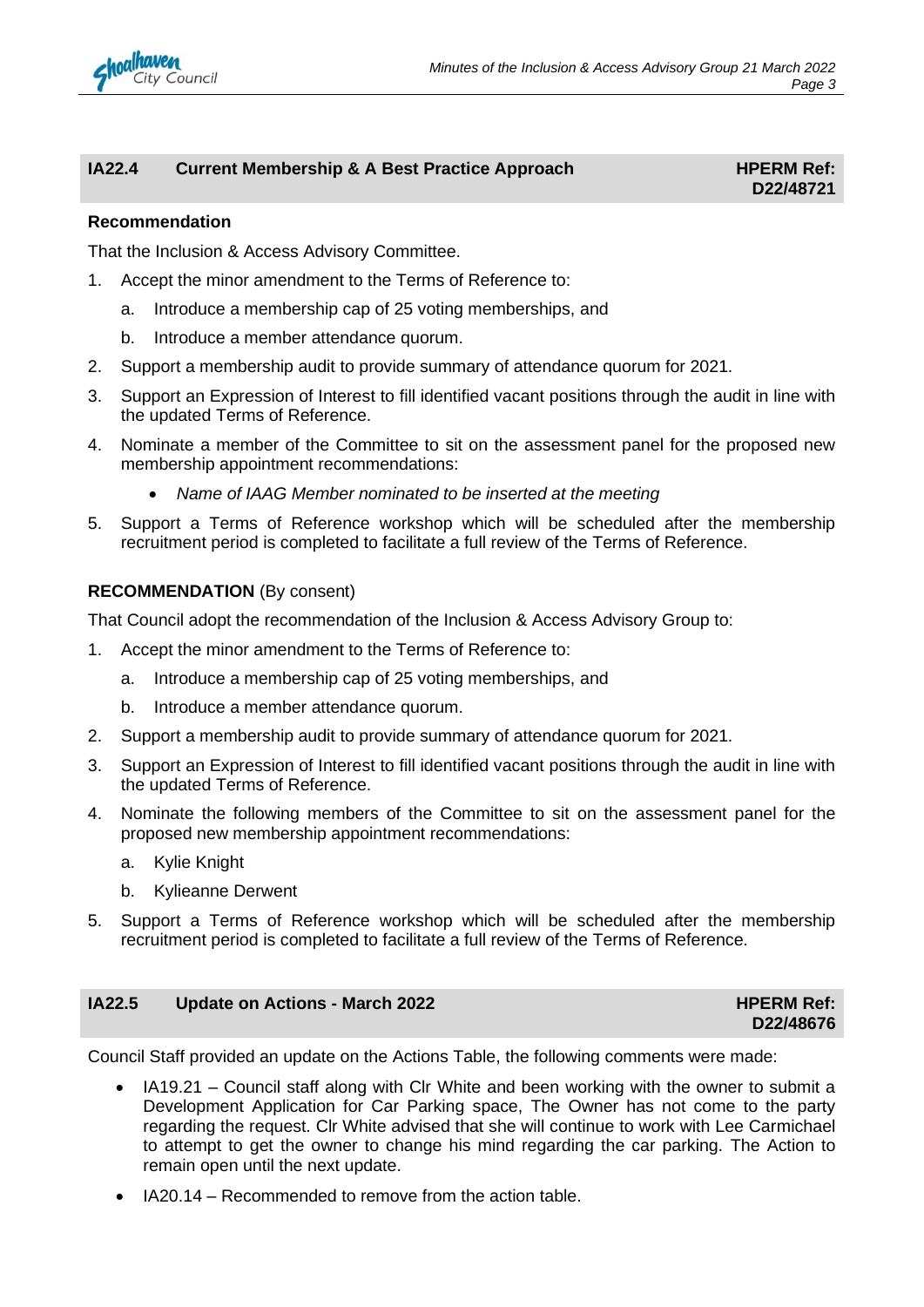

- IA21.3 Recommended to remove from the action table.
- IA21.4 This matter to remain open. It was suggested that both sides of the footpath be investigated and the installation of signs advising which footpath is usable for accessibility. Note: New Action Item, See IA22.7
- IA21.7 Action to remain open. Councillors will receive a briefing on 5 May 2022 regarding the DIAP. A suggestion was made that Council utilise the funding from the parking fines to fund extra DIAP Actions. New Action Item See IA22.8
- IA21.9 This matter to remain open.
- IA21.11 This matter to remain open.
- IA21.14 This matter to remain open. The Group held a discussion in relation to how the Coastal Management Program can complement the actions within the DIAP, it was noted that deadline for adoption of the DIAP is end of Financial Year.

Concerns were raised regarding the time frame between information being provided and the action being completed. It was requested that the report be submitted to the next meeting.

New Action Item See IA22.9.

Note: Annette Pham arrived at 12.40pm during discussion on this item.

### **Recommendation (Item to be determined under delegated authority)**

That the Inclusion & Access Advisory Group:

- 1. Receive the Update on Actions report for information.
- 2. Acknowledge the following actions as completed and be removed from the action table:
	- a. IA20.14 Additional Item Consider Annual Disability Awareness Training Program for Councillors and Staff
	- b. IA21.11 Accessible Parking Berry / Milton & Other Showgrounds Public Venues Disability Inclusion Action Plan
	- c. IA21.3 Additional Item Investigate opportunity for targeted employment for people with disabilities
	- d. IA21.4 Additional Item Footpath & Kerb Ramp Repairs Nowra Scenic Dr / Hyam St / Bridge Rd

### **RESOLVED** (By consent)

That the Inclusion & Access Advisory Group:

- 1. Receive the Update on Actions report for information.
- 2. Acknowledge the following actions as completed and be removed from the action table:
	- a. IA20.14 Additional Item Consider Annual Disability Awareness Training Program for Councillors and Staff
	- b. IA21.11 Accessible Parking Berry / Milton & Other Showgrounds Public Venues Disability Inclusion Action Plan
	- c. IA21.3 Additional Item Investigate opportunity for targeted employment for people with disabilities

CARRIED

The Chairperson adjourned the meeting to allow for a break at 1.01pm.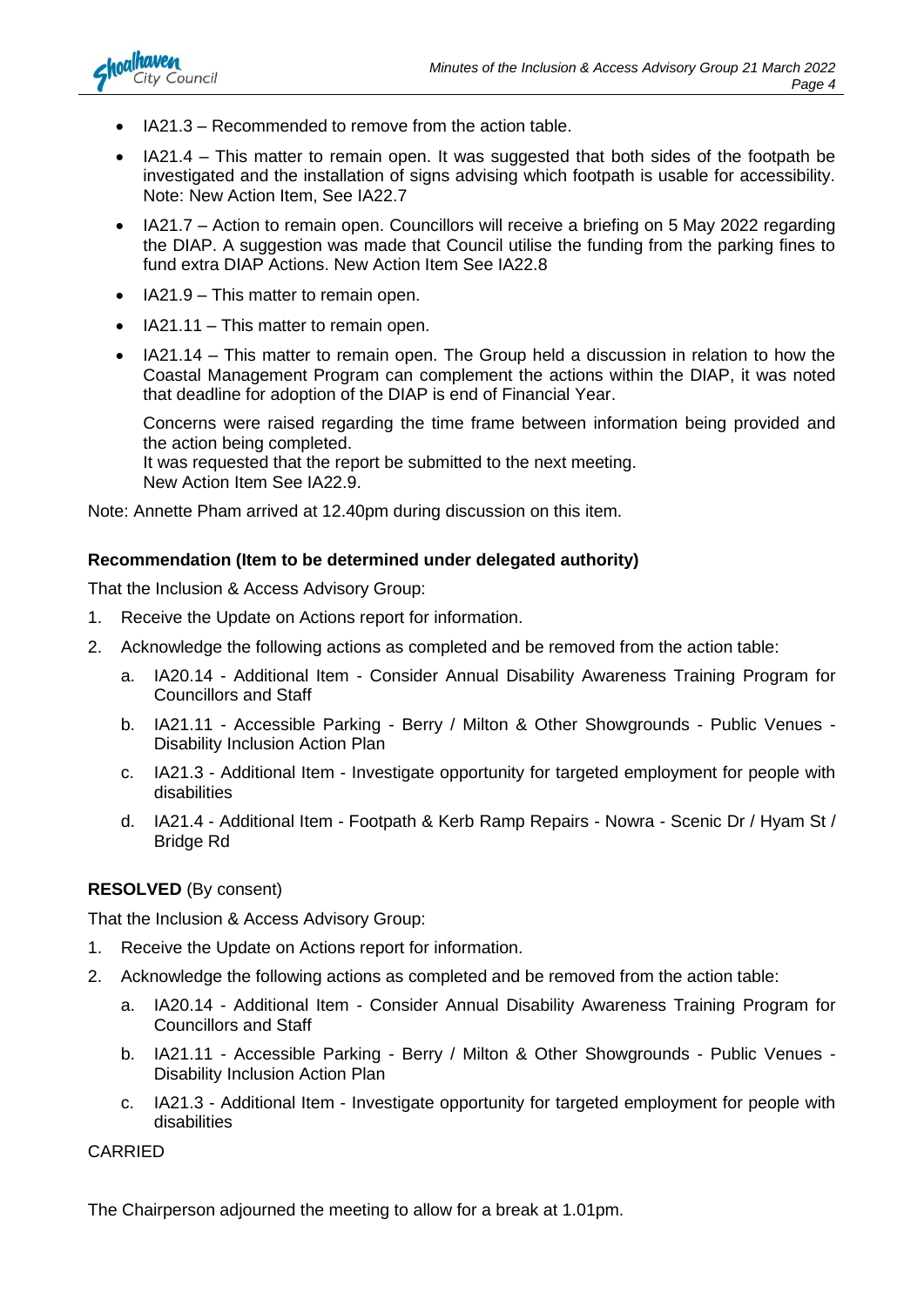

The Meeting reconvened the time being 1.13pm.

The following members were present:

Chairperson Liza Butler – Chairperson Clr Patricia White Clr Evan Christen Ms Jackie Kay Mr Bill Deaves (Remotely) Mr Theo Bagou (Remotely) Mr Arthur Ball Ms Annette Pham Mr Chris Mitchell Ms Kylie Knight Mr Frederick Oberg Ms Lily Wright Ms Jennifer Anstiss Ms Kylieanne Derwent (Remotely)

| <b>IA22.6</b> | <b>Discussion - Disability Inclusion Action Plan 2022-2026</b> | <b>HPERM Ref:</b> |
|---------------|----------------------------------------------------------------|-------------------|
|               | <b>Action Planning</b>                                         | D22/69423         |

A presentation was made in relation to the DIAP and various Actions were discussed.

### **Recommendation (Item to be determined under delegated authority)**

That Inclusion & Access Advisory Group (IAAG)

- 1. Discuss the proposed actions to be supported by the IAAG
- 2. Agree on which actions are supported, and propose actions to be integrated into the DIAP 2022-2026

### **RESOLVED** (By consent)

That Inclusion & Access Advisory Group (IAAG)

- 1. Discuss the proposed actions to be supported by the IAAG
- 2. Agree on which actions are supported, and propose actions to be integrated into the DIAP 2022-2026.

CARRIED

### **GENERAL BUSINESS**

### **IA22.7 Additional Item - Investigate and Report back Footpath from Nowra Bridge to Junction Street and Scenic Drive to bridge Road**

In addition to IA21.4 the Group held a discussion regarding the timeline and safety around the footpath and kerb ramps.

### **RECOMMENDATION** (By consent)

That Council investigate the accessibility of the footpath from the Nowra Bridge to Junction Street and the safety of the accessibility footpath from Scenic Drive to Bridge Road.